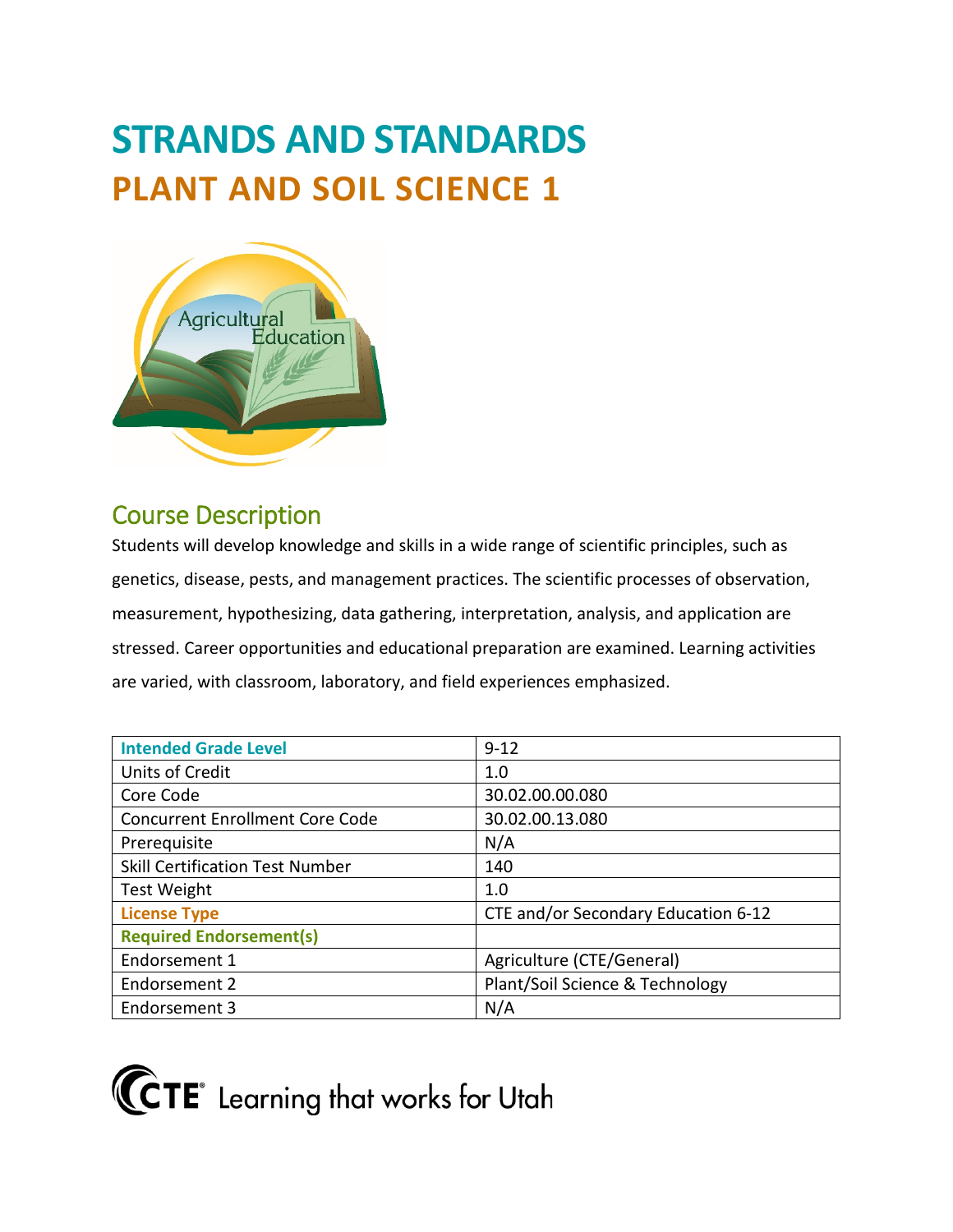## STRAND 1

#### **Students will explain the role of FFA in agricultural education.**

#### Standard 1

Discuss the history and organization of FFA as it relates to the complete program of agricultural education.

- Explain the interrelationship of classroom and laboratory instruction, supervised agricultural experience, and FFA.
- Describe how, when, and why FFA was organized.
- Identify key FFA historical events.
- Identify the mission and strategies, colors, motto, emblem and parts of the emblem, and organizational structure of FFA.
- Recite and explain the meaning of the FFA Creed.
- Discuss the meaning and purpose of a program of activities and its committee structure.
- List FFA chapter officers, and discuss the role of each.

#### Standard 2

Identify opportunities in FFA.

- Describe FFA opportunities that develop leadership skills, personal growth, and career success.
- Summarize major state and national activities available to FFA members.

#### Standard 3

Describe FFA degrees, awards, and career development events.

- List and explain the FFA degree areas.
- Identify FFA proficiency awards.
- List and discuss various team and individual CDEs.

#### Performance Objective

- Recite and explain the FFA Creed.
- Attend an FFA meeting.

## STRAND 2

**Students will explain the role of supervised agricultural experience (SAE) programs in agricultural education.**

#### Standard 1

Examine the responsibilities and benefits associated with an SAE.

- Explain the meaning and benefits of supervised agricultural experience.
- Explain the characteristics of an effective SAE program and the responsibilities of those involved.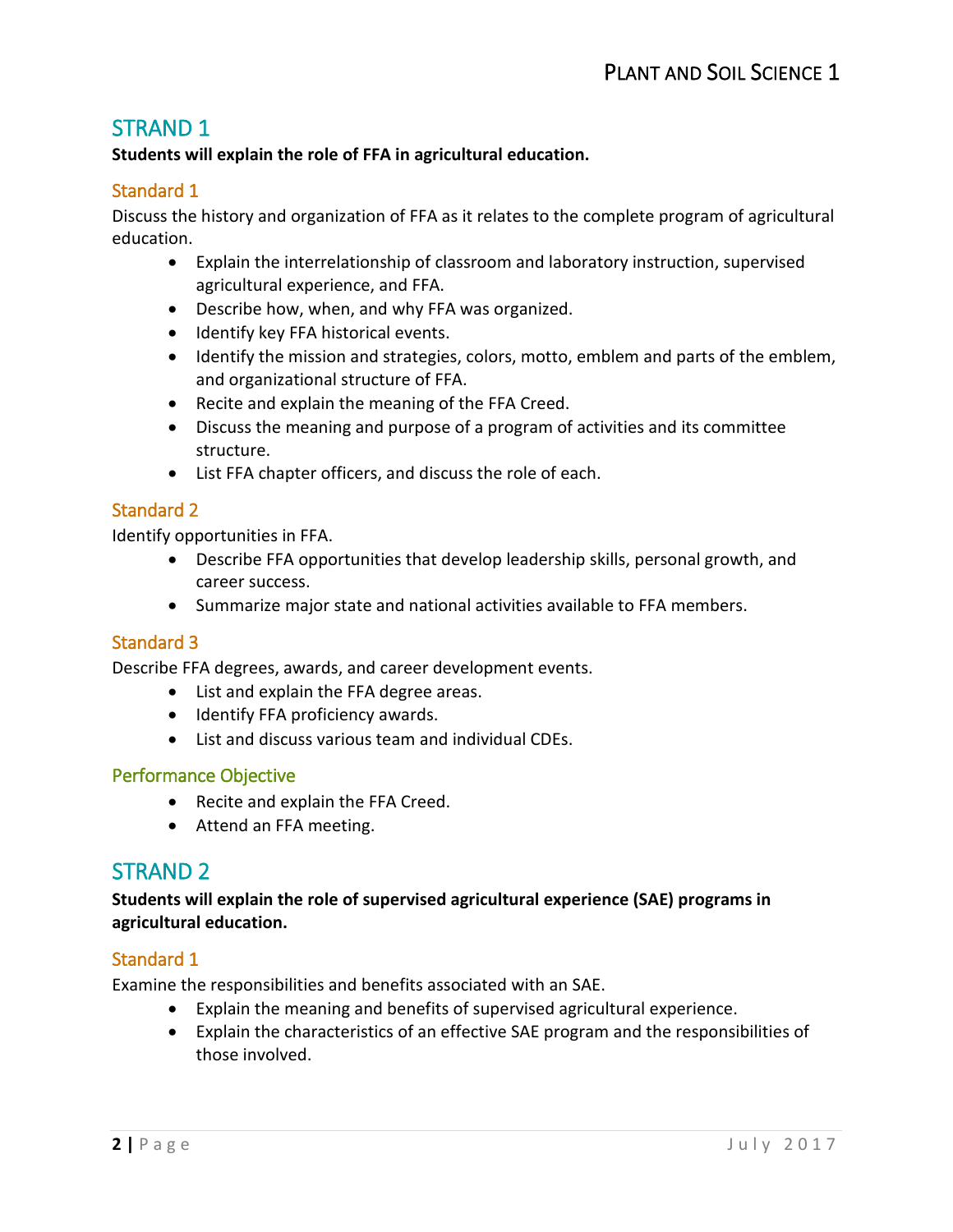#### Standard 2

Determine the types of SAE programs

- Compare entrepreneurship and placement SAEs.
- Describe research/experimentation SAEs.
- Describe exploratory SAEs.

#### Standard 3

Plan an SAE program.

- Identify the steps in planning an SAE program.
- Describe the function of a business/training plan and/or agreement in an SAE program.
- Develop a short-range plan and a long-range plan for an SAE program.
- Relate classroom and laboratory instruction to an SAE program.

#### Standard 3

Maintain and use SAE records.

- Explain the importance of keeping records on an SAE program.
- Explain how SAE records are organized.
- Follow approved procedures to make entries in the SAE records.

#### Performance Objective

- Prepare a plan for a long-term SAE
- In an approved record book, record all transactions and activities on a SAE.

## STRAND 3

#### **Students will explain the history, importance, and scope of plant science.**

#### Standard 1

Discuss the history of agriculture.

- Explain how the science of agriculture helped develop civilization, including agronomic, horticultural, and forestry plants.
- Identify the major innovators and milestones in the advancement of agriculture.

#### Standard 2

Discuss the importance of plant science.

- Identify the various roles of plants in everyday life.
- Identify agriculturally important plants, and explain their uses.

#### Standard 3

Identify career opportunities in plant science.

- Identify and describe the major areas of plant science.
- Identify career opportunities in plant science, and determine the education and training they entail.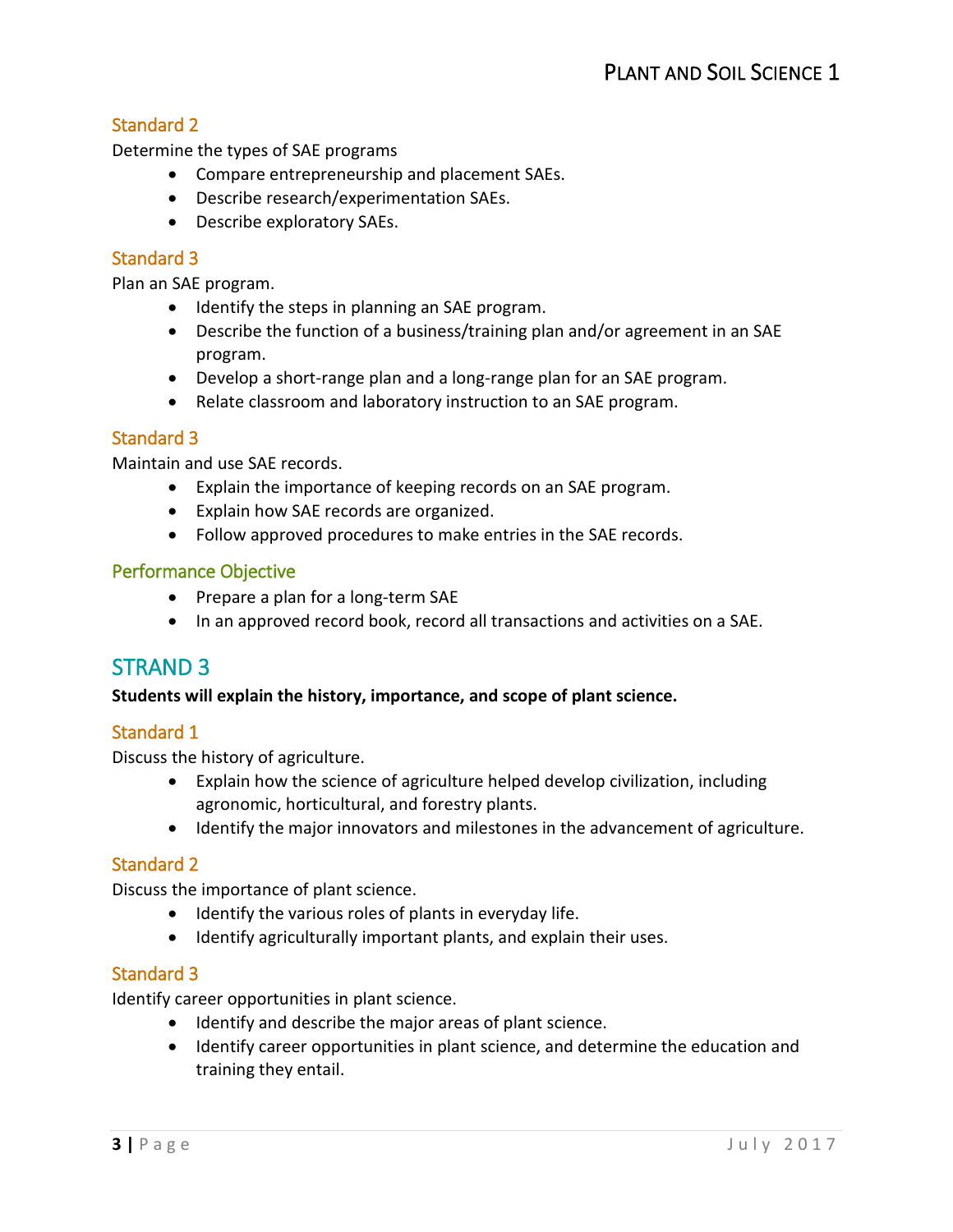#### Performance Objective

• Identify agricultural interests and/or career goals in the plant science area.

## STRAND 4

#### **Students will explain soil science concepts.**

#### Standard 1

Explain the meaning and importance of soil.

- Explain the importance of soil as a life-supporting layer.
- Describe the agricultural and the nonagricultural uses of soil.

#### Standard 2

Describe basic physical, biological, and chemical properties of soil and soilless media.

- Explain soil components.
- Describe the physical characteristics of soil and soilless media.
- Describe the biological activity within soil and soilless media.
- Describe the chemical properties of soil and soilless media.
- Explain the characteristics of water movement in soil and soilless media.

#### Standard 3

Explain soil fertility.

- Describe the meaning and importance of soil fertility.
- Explain the role of organic matter, soil depth, surface slope, soil organisms, and nutrient balance in soil productivity.

#### Performance Objective

- Analyze soil fertility.
- Classify soil texture.

## STRAND 5

#### **Students will describe plant anatomy and physiology concepts.**

#### Standard 1

Explain plant classification.

- Explain systems used to classify plants.
- Compare and contrast the hierarchical classification of agricultural plants.
- Classify plants according to life cycles, plant use, and status as monocotyledons or dicotyledons.

#### Standard 2

Explain the structures of plant cells and important cell processes.

- Describe the structures of a typical plant cell and their functions.
- Compare and contrast mitosis and meiosis.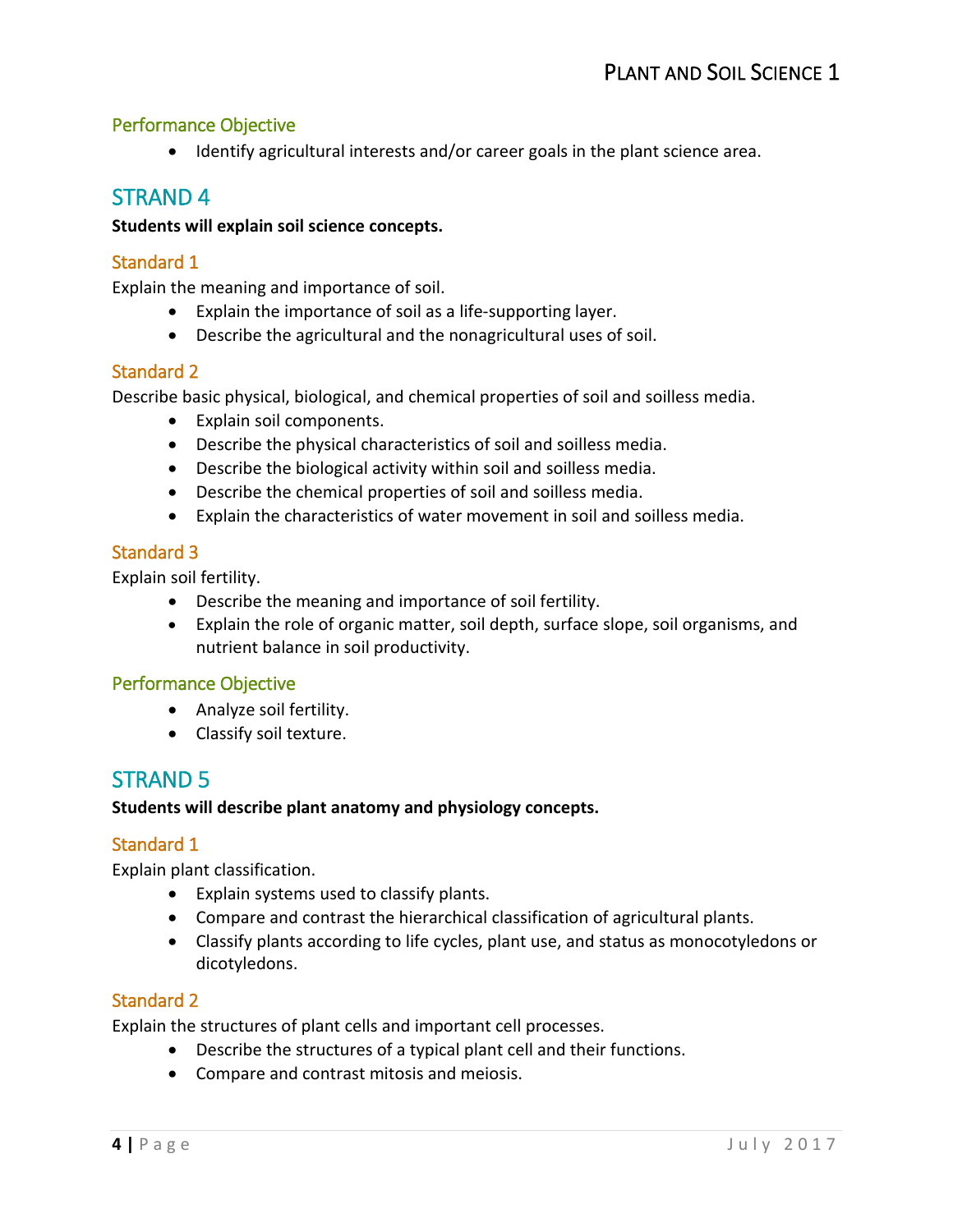#### Standard 3

Describe the structures of a seed, the types of seeds, and the function of seeds.

- Describe the components of a root, the types of roots, and the functions of roots.
- Describe the structures of a stem, the types of stems, and the functions of stems.
- Describe the structures of a leaf, the types of leaves, and the functions of leaves.
- Describe the major parts of a flower, their functions, and the types of flowers and flower forms.
- Describe the structures of fruit, the types of fruit, and the purpose of fruit.

#### Standard 4

Determine the influence of environmental factors on plant growth.

- Describe the functions of water in plant growth.
- Explain plant responses to a shortage or excess of water.
- Describe efficient use of water in plant production.
- Explain the qualities of light that affect plant growth, including color, intensity, and duration.
- Explain plant responses to light.
- Describe the effects of temperature on plant growth.
- Describe plant responses to temperature extremes.
- Describe the effect of diseases and insects on plant growth.

#### Standard 5

Explain plant physiology concepts and energy conversion in plants.

- Explain the basic process of photosynthesis and its importance to life on Earth.
- Explain requirements necessary for photosynthesis to occur, and identify the products and byproducts of photosynthesis.
- Explain cellular respiration and its importance to plant life.
- Explain factors that affect cellular respiration, and identify the products and byproducts of cellular respiration.

#### Standard 6

Explain plant reproduction

- Compare and contrast sexual and asexual reproduction.
- Explain pollination, cross-pollination, and self-pollination of flowering plants.
- Diagram the process of plant fertilization.
- Describe the process of seed germination.
- Explain the conditions required for seed germination.
- Explain the importance of seed viability and vigor.
- Describe optimal conditions for asexual propagation.
- Demonstrate techniques used to propagate plants by cuttings, division, separation, and layering.
- Describe grafting techniques.